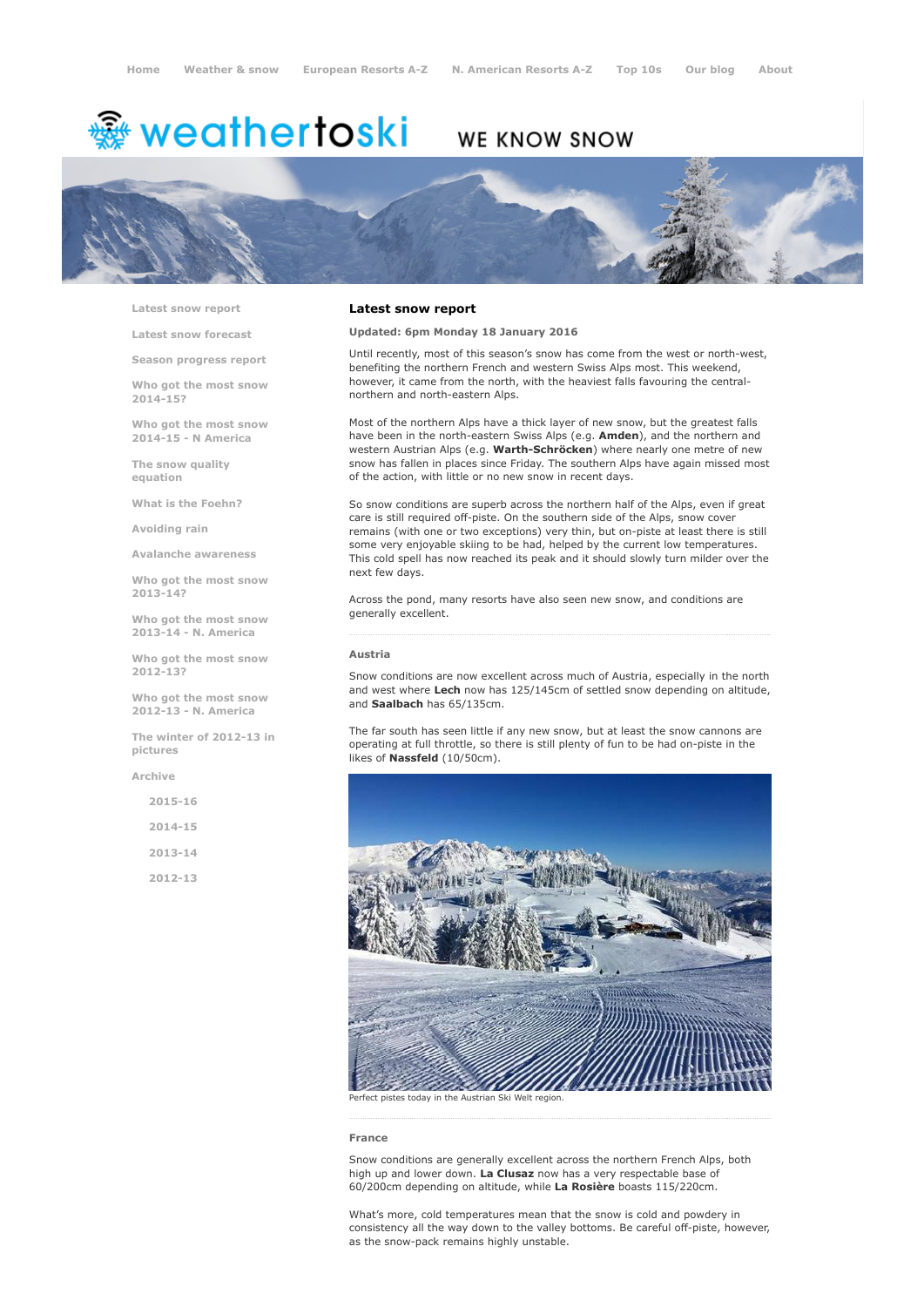

weather or snow conditions in the Alps? [Contact](http://www.weathertoski.co.uk/about-1/contact-us/) us and we'll do our best to answer it...

E: [info@weathertoski.co.uk](mailto:fraser@weathertoski.co.uk)

T: +44 (0)20 3151 3154

Snow cover is thinner in the southern Alps, especially in the far south, where Isola 2000 (45cm mid-mountain base) is still heavily reliant on the artificial base it laid down earlier in the season.



Excellent snow conditions in the Portes du Soleil. This is Avoriaz Photo: avoriaz.com

#### Italy

The best snow conditions remain in the north-west, where resorts such as Cervinia (65/180cm) and Courmayeur (110/180cm) have seen lots of new snow over the last week.

Further south and east, snowfalls have been more erratic and snow cover remains thin. That said, there is still some excellent piste skiing on offer in both Sestriere (30/40cm) and Selva (20/30cm), thanks in part to the current low temperatures.



still on the thin side in Livigno, on the southern side of the Alps - Photo: valtline.it

## Switzerland

Most Swiss resorts have seen fresh snow over the last few days, heaviest in the north where Engelberg (80/310cm) and Mürren (65/180cm) are in fantastic shape right now.

The thinnest snow cover (relative to altitude) is in the far south-east. Here St Moritz has upper base depths of just 35cm but, on-piste at least, is still skiing ok thanks to the cold temperatures and high quality snow-making.